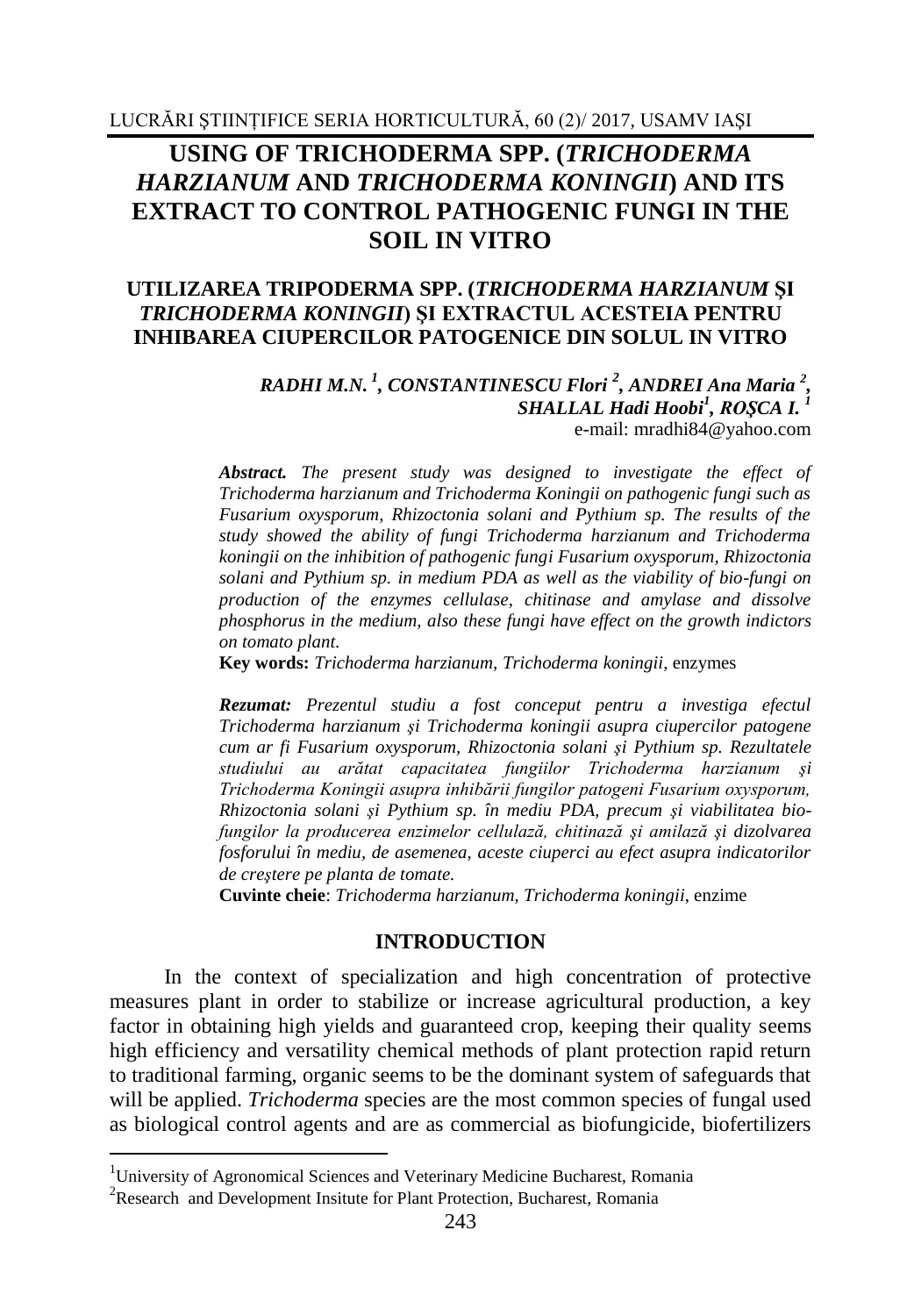and soil, to activate the system resistance induced in plants by treatments with preparations fungal (Jin *et al.* 1991; Inbar and Chet, 1992; Paulitz, 1997). It is considered that involves several mechanisms (Micoparazitismul; antibiosis, competition for space and nutrients, stress tolerance caused by increased development of roots and plant; Leaching and retention of inorganic nutrients, resistance induced; inactivation of enzymes patogenuluicare make species of *Trichoderma* agents biocontrol very efficient. It has an important activity fitostimulare nutrition. Most separates of the sort *Trichoderma* that were found to go about as mycoparasites of numerous financially essential ethereal and soilborne plant pathogens, have been delegated *Trichoderma harzianum Rifai* (Gams and Meyer, 1998). The aim of this study to know the effect of *Trichoderma* spp and its filtrates on controlling pathogenic fungi in the soil.

### **MATERIAL AND METHOD**

Antagonism tests antithesis between strains pathogenic fungus and bio fungus *T.harzianum* and *T.Koningii*. According to the method of Bell et al. (1982).Cellular enzymatic activity in solid cultural mediums cellulase enzyme adopted the method described by (Reese and Mandels, 1963) and (Yeoh *et al*., 1985). While amylase enzyme activity was detected by the method of (Hankin and Anagnostakis, 1975) and Chitinase detection was measured according to (Agrawal and Kotasthane, 2012). Screening of *T.harzianum* and *T.koningii* isolates for phosphate solubilization two fungal isolates were screened for their in vitro phosphate solubilizing potential in solid medium according to (Nautiyal, 1999). Fermentation assay method, the fermentation of *T.harzianum* and *T.Koningii* adopted by the method of (Tayung *et al*., 2011). Effect of *T.harzianum* and *T.Koningii* filtrates sterilized in the growth of pathogenic fungi adopted according to (Matrood, 2015). Prepare a vaccine of fungi, the vaccine of fungus *Trichoderma* was prepared depending on (Papavizas et al., 1982), *Pythium* was prepared according to (Pratt and Janke, 1980), *F.oxysporum* and *R.solani*. prepared depending on (Dewan, 1989).The effect of fungi *T.harzianum* and *T.Koningii* and their filtrates on pathogenic fungi on tomato plant in pots in the laboratory, take the peat moss then sterilized with  $Ca_3(PO_4)$ , (1g per 1Kg), then placed in sterilized pots. Add the fungal vaccine of the millet seeds, yellow corn flour into the soil by 1% w/w was mix well with the soil. Add the vaccine fungal bran into the soil after 5 days of fungi from the addition to vaccine pathogenic with ratio 1% w / w and mixing well, also irrigated pots daily for three days after that planted the seeds of tomato by five seeds per pot and put in a growth chamber at 28 <sup>o</sup>C after 10 days calculated the percentage of germination and after 20 days calculated the proportion of seedling death and after 50 days were measured growth indicators and estimate the proportion of phosphorus and chlorophyll in the leaves, where the treatments are as following:  $T.h. =$ *Trichoderma harzianum*, T.K. = *Trichoderma koningii*, ex T.h. = extract of *Trichoderma harzianum*, ex T.k. = extract of *Trichoderma koningii*, F.oxy = *Fusarium oxysporum*, R.solani = *Rhizoctonia solani*. The studied growth indictors, the ratio of germination and seedling death calculated by using (Mickenny, 1923) equation contained in AL-Waily (1988).The severity of the infection were calculated according to the following scale: 0=no infection,1= slight infection,2= mild infection 3= severe infection,4=very severe infection. The growth indicators were calculated after 50 days after planting. Determination of Phosphor and Chlorophyll, phosphorus was estimated depending on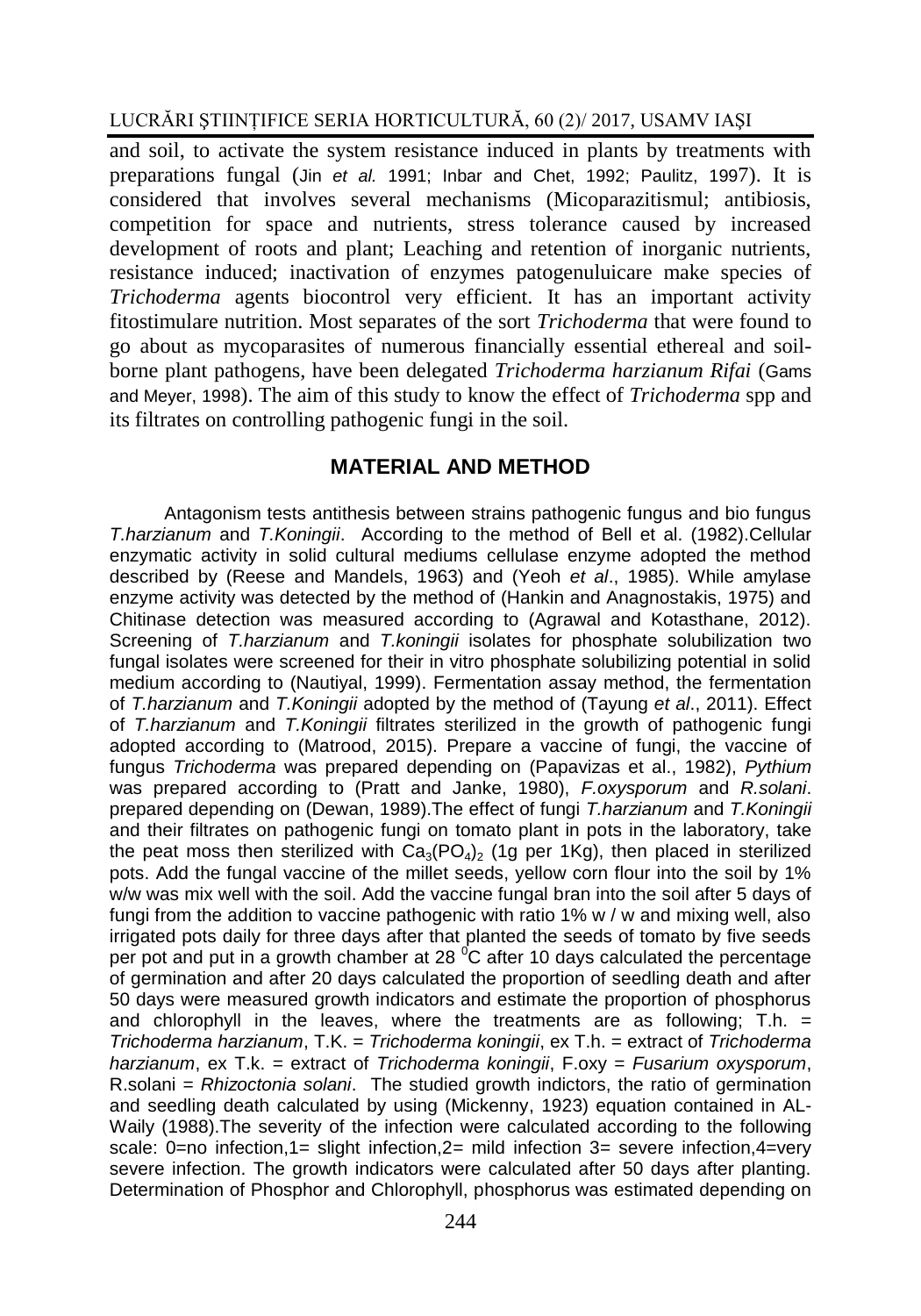Cresser and Parsons (1979) and Murphy and Riley (1962). To determine the individual levels of both chlorophyll a (Ca) and chlorophyll b(Cb) and the total amounts of carotenoids (C x+c) and chlorophylls (Ca+ Cb) [in pg.(ml of plant extract)-1] the measured absorbance values (A) at different wavelengths: (Smith and Benitez, 1955).

# **RESULTS AND DISCUSSIONS**

The results of antagonism tests show that (fig. 1), that the fungi *T.harzianum* and *T.koningii* have a high antagonism ability against the pathogen fungi *F.oxysporum* and *Pythium spp.* the antagonistic ratio reached to 1, while against *R.solani* the antagonistic ratio reached to 2 according to the scale of (Bell *et al.*, 1982). These results were similar to previous studies (Tran, 1998; Ngo *et al*, 2006) and the reason for this is due to the ease of isolation and the speed of its growth and it does not need to special dietary requirements and the variety of his work mechanisms (Paulitz 1997; Howell *et al* 2000).



**Fig.1** Antagonistic effect of fungi *T.harzianum* and *T.Koningii* on pathogenic fungi *F.oxysporum, Pythium* and *R.solani* in PDA medium

The results of enzymatic activity (fig. 2), show that the fungi *T.harzianum* and *T.Koningii* have the ability to production the cellulase enzyme (halo diameter) which reached to 5.75 cm and 6.5cm respectively, while the chitinase 5.25 cm and 6.25 cm respectively, and the amylase production was very low which reached to 1 cm and 0.75 cm respectively. *Trichoderma* species are capable of producing cell wall degrading enzymes such as cellulase, xylanase, pectinase, glucanase, lipase, amylase, arabinase, and protease (Strakowska *et al*. 2014). These enzymes play an important role in cell wall degarding of pathogenic fungi because they contain chitin ,cellulose , clogan and proteins (Lorito *et al.,* 1994; Carsolio *et al.,* 1999). (Sonika Pandey *et al.*, 2015) found that a different types of fungus *Trichoderma* can produce cellulase in a different medium. Figure 1 shows the levels of enzymes in *T.harzianum* and *T.koningii*.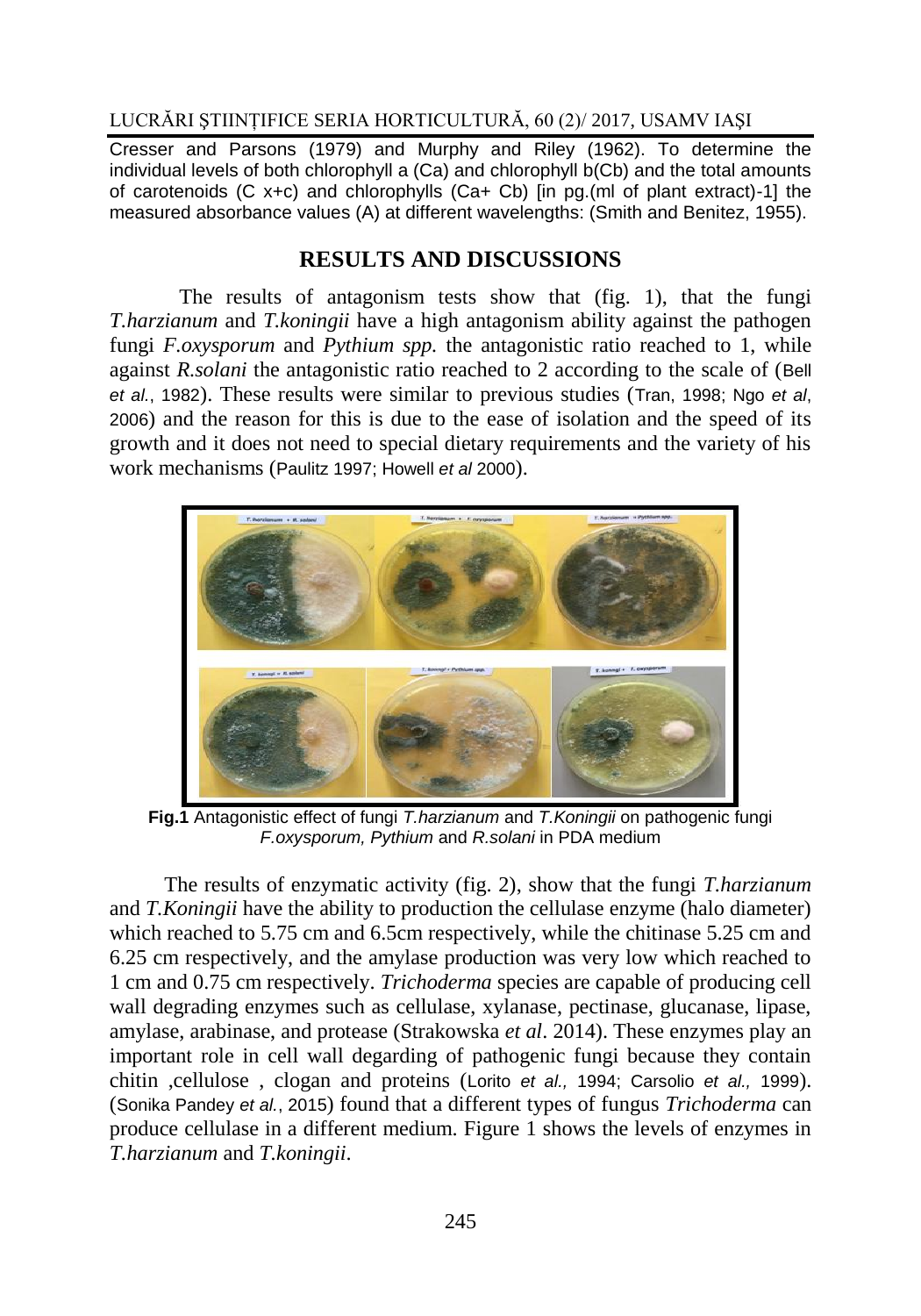LUCRĂRI ŞTIINŢIFICE SERIA HORTICULTURĂ, 60 (2)/ 2017, USAMV IAŞI



**Fig. 2** Production of amylase, cellulase **Fig. 3** Levels of amylase, cellulase and chitinase in T h and T k and Chitinase in T h and T k and chitinase in  $\overline{T}$  h and  $\overline{T}$  k



Results in figure 4, show the ability of filtrates types of fungus *T.harzianum* and *T.Koningii* in a different concentrations to inhibit the pathogenic fungi. (Odebode ,2006) confirmed that the filtrates fungal biological control, including the fungus *T. harzianum* and *T. pseudo-koningii* have the ability in inhibiting the growth of many causes pathogenic to plants such as fungus *M. phaseolina* and *Fusarium solani* and *Alternaria sp* and *Aspergillus niger* and efficiently may outweigh the sometimes the efficiency of chemical pesticides (Kredics *et al.*, 2003).



**Fig. 4** The inhibition of the pathogenic fungi in a different concentrations of filtrates types of fungus *T.harzianum* and *T.Koningii*

Figure 5 show the results the ability of fungus *T.harzianum* and *T.koningii*  in solid medium to dissolve the phosphorus, where the halo diameter was 1.8 cm and 2.5 for fungus *T.harzianum* and *T.Koningii* respectively. (Whitelaw, 2000) noted that the precipitation of phosphorus technology in the solid medium useful in isolating microorganisms are considered one of the successful methods of excellence fungi that have the ability to dissolve phosphorus and tested on the plant, are consistent with a study by (Saravana kumar *et al*, 2013), which demonstrated the ability of sorts fungus *Trichoderma spp* to form a transparent zone around the colonies, this indicates its ability to dissolve phosphorus.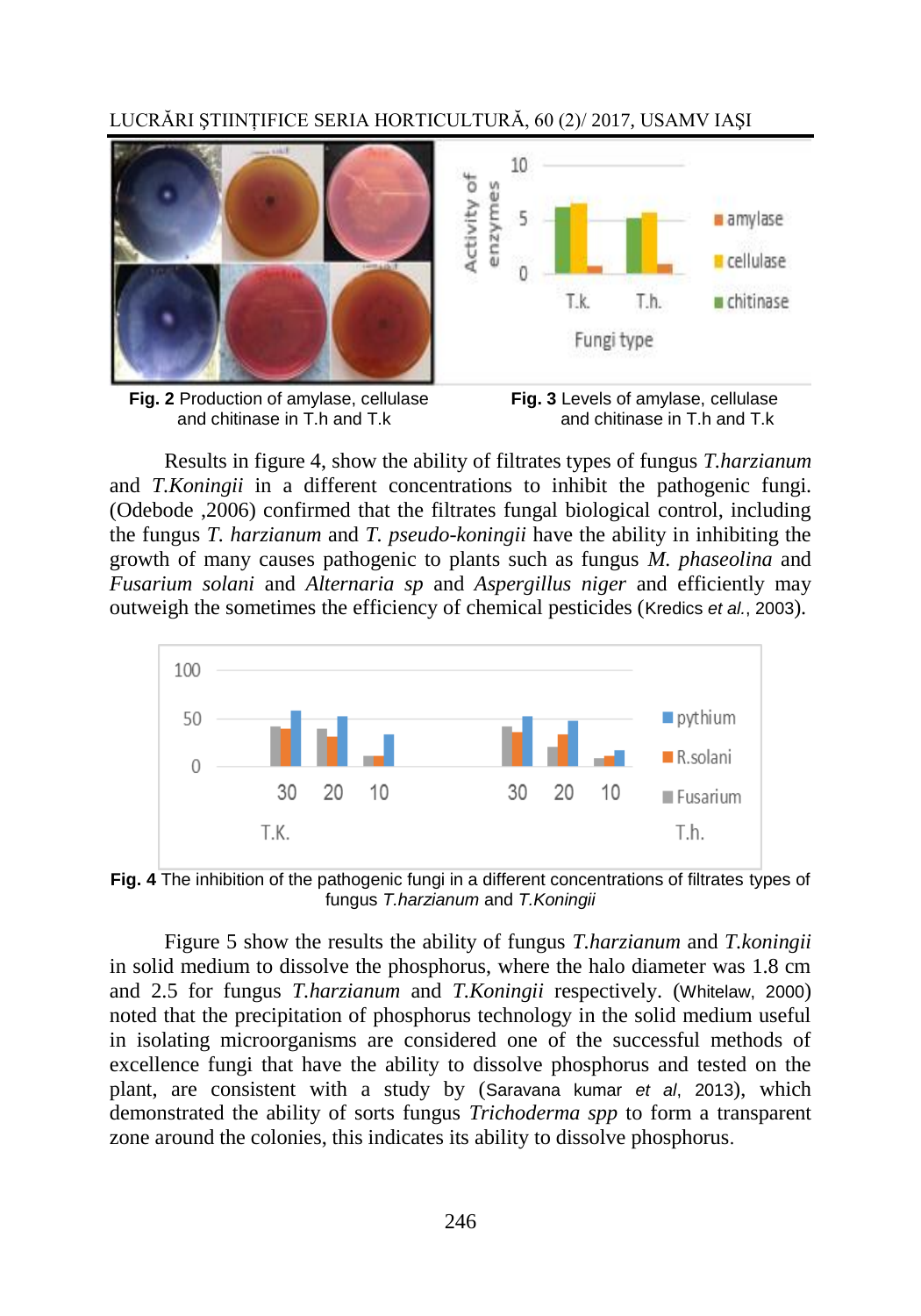

**Fig. 5** Formation a halo by *T.harzianum* and *T.Koningii* in solid medium

Results in the table 1, the effect of *T.harzianum* and *T.Koningii* on pathogenic fungi *F.oxysporum*, *Pythium* and *R.solani* in germination, dead seedlings and the severity of infection in tomato plant. Some studies have confirmed that the fungus *T.harzianum* has a high potential to control a wide range of pathogens, Fungus showed effectiveness in resisting *R.solani* fungus that causes seed rot and seedling death and wilting wheat (Salih and Bidn, 1999) and it work on reducing the proportion and the severity diseases that caused by a fungus *Fusarium spp.* in the roots of plants like wheat, rice, tomato, eggplant, potatoes, split peas (Michalikova and Michrina 1997; Harman 2000).

*Table 1*

| he effect of <i>T.harzianum</i> and <i>T.koningii</i> on pathogenic fungi <i>F.oxysporum</i> , <i>Pythium</i><br>and R.solani in germination, dead seedlings and the severity of<br>infection in tomato plant |       |          |          |  |  |  |  |  |  |  |  |
|---------------------------------------------------------------------------------------------------------------------------------------------------------------------------------------------------------------|-------|----------|----------|--|--|--|--|--|--|--|--|
| % germination*<br>% dead seedlings*<br>% infection severity*<br><b>Treatment</b>                                                                                                                              |       |          |          |  |  |  |  |  |  |  |  |
| T.h.                                                                                                                                                                                                          | 93.33 | 0        | 0        |  |  |  |  |  |  |  |  |
| $T.h. +F.$ oxy                                                                                                                                                                                                | 73.33 | 18.18    | 15       |  |  |  |  |  |  |  |  |
| T.h. + R.solani                                                                                                                                                                                               | 66.66 | 20       | 25       |  |  |  |  |  |  |  |  |
| T.h. + Pythium                                                                                                                                                                                                | 66.66 | 20       | 12       |  |  |  |  |  |  |  |  |
| T.k.                                                                                                                                                                                                          | 100   | 0        | 0        |  |  |  |  |  |  |  |  |
| T.k. +F.oxy                                                                                                                                                                                                   | 80    | 16.66    | 17       |  |  |  |  |  |  |  |  |
| T.k. + R.solani                                                                                                                                                                                               | 66.66 | 27.27    | 28       |  |  |  |  |  |  |  |  |
| T.k. + Pythium                                                                                                                                                                                                | 73.33 | 20       | 10       |  |  |  |  |  |  |  |  |
| ex T.h.                                                                                                                                                                                                       | 93.33 | $\Omega$ | $\Omega$ |  |  |  |  |  |  |  |  |
| $T.h. +F.$ oxy                                                                                                                                                                                                | 73.33 | 27.27    | 35       |  |  |  |  |  |  |  |  |
| T.h. + R.solani                                                                                                                                                                                               | 60    | 33.33    | 42       |  |  |  |  |  |  |  |  |
| T.h. + Pythium                                                                                                                                                                                                | 66.66 | 30       | 37       |  |  |  |  |  |  |  |  |
| ex T.k.                                                                                                                                                                                                       | 86.66 | $\Omega$ | $\Omega$ |  |  |  |  |  |  |  |  |
| $T.k. +F.$ oxy                                                                                                                                                                                                | 73.33 | 20       | 34       |  |  |  |  |  |  |  |  |
| T.k. + R.solani                                                                                                                                                                                               | 66.66 | 30       | 40       |  |  |  |  |  |  |  |  |
| T.k. + Pythium                                                                                                                                                                                                | 66.66 | 22.22    | 35       |  |  |  |  |  |  |  |  |
| F.oxysporum                                                                                                                                                                                                   | 66.66 | 27.27    | 50       |  |  |  |  |  |  |  |  |
| R.solani                                                                                                                                                                                                      | 53.33 | 37.5     | 60       |  |  |  |  |  |  |  |  |
| Pythium                                                                                                                                                                                                       | 60    | 30       | 45       |  |  |  |  |  |  |  |  |
| control                                                                                                                                                                                                       | 93.33 | $\Omega$ | $\Omega$ |  |  |  |  |  |  |  |  |
| $\overline{\mathsf{L}}$ .S.D <sub>0.05</sub>                                                                                                                                                                  | 0.35  | 11.02    | 4.21     |  |  |  |  |  |  |  |  |

**The effect of** *T.harzianum* **and** *T.koningii* **on pathogenic fungi** *F.oxysporum***,** *Pythium*

Table 2 has shown the results of plant growth. The role of the fungus *T. harzianum* in the studied plants and increase production growth standards Also its possibility to production plant hormones such as IAA (Malgorzata *et al*., 1997; Yadav *et al*., 2011).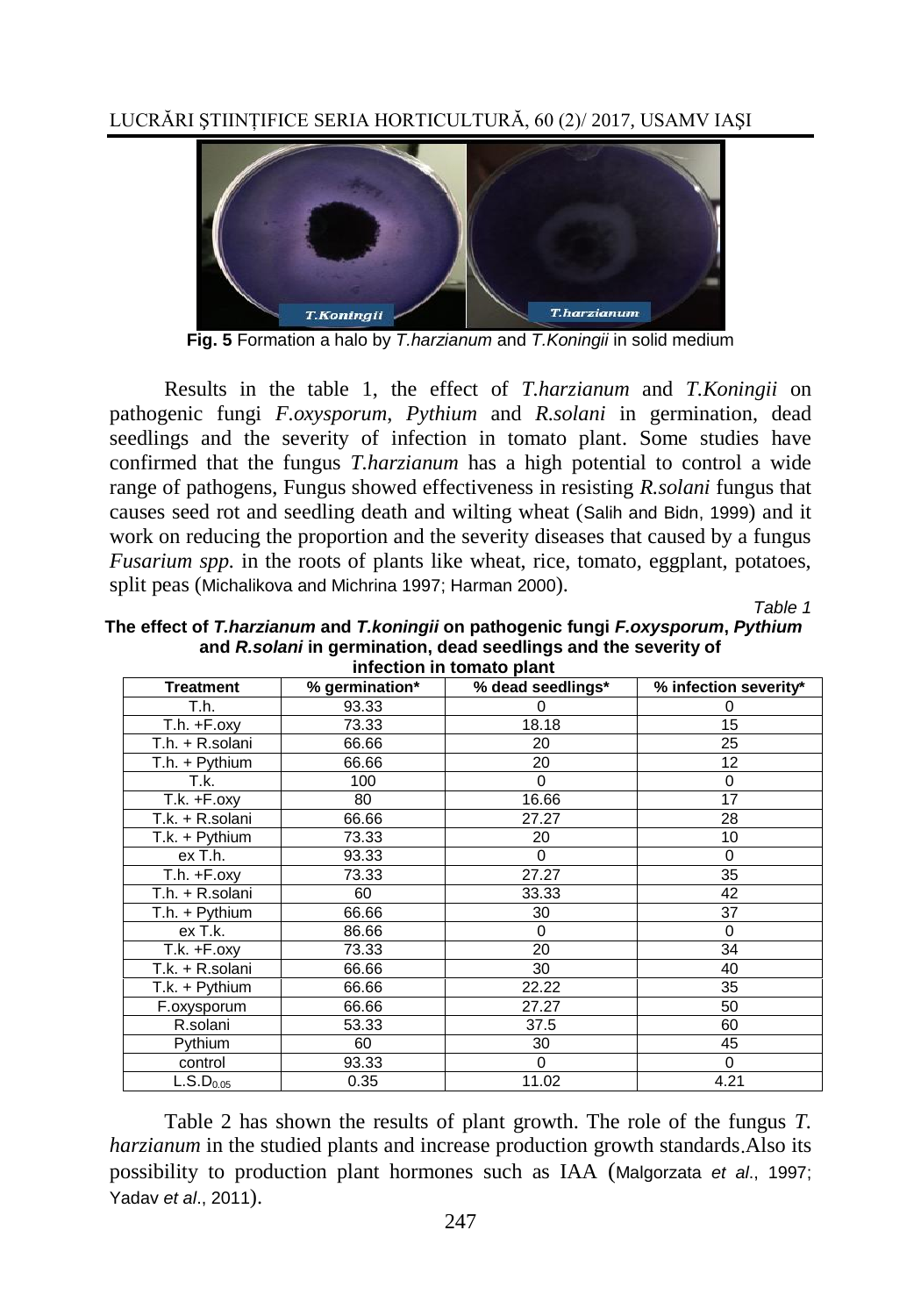#### *Table 2*

| and Assorant in plant growth multiture, phosphor and chiorophyli in tomato plant. |                               |                                          |                               |                               |                       |                           |                          |                           |                                                          |                                 |             |           |        |  |
|-----------------------------------------------------------------------------------|-------------------------------|------------------------------------------|-------------------------------|-------------------------------|-----------------------|---------------------------|--------------------------|---------------------------|----------------------------------------------------------|---------------------------------|-------------|-----------|--------|--|
| Treatment                                                                         | Leng<br>th of<br>leaf<br>(cm) | widt<br>h of<br>leaf<br>(cm<br>$\lambda$ | Leng<br>th of<br>stem<br>(cm) | Leng<br>th of<br>root<br>(cm) | No<br>of<br>le<br>af  | No.<br>of<br>leafl<br>ets | Dry<br>weig<br>ht<br>(g) | Soft<br>weig<br>ht<br>(g) | plant<br>steam'<br>s<br>diagra<br>m<br>(c <sub>m</sub> ) | Pho<br>sph<br>or<br>(mg/<br>Kg) | Chlorophyll |           |        |  |
|                                                                                   | The average                   |                                          |                               |                               |                       |                           |                          |                           |                                                          | Ca                              | C b         | $C x + c$ |        |  |
| T.h.                                                                              | 16.66                         | 3.33                                     | 24.33                         | 13.5                          | 5.<br>33              | 9.33                      | $\overline{2}$           | 7.08<br>3                 | 0.85                                                     | 0.46                            | 5.53        | 2.67      | 384.07 |  |
| T.h.<br>+F.oxy                                                                    | 12.66                         | 3.08                                     | 19.5                          | 9                             | 4.<br>33              | 7.33                      | 1.03<br>3                | 5.16<br>6                 | 0.506                                                    | 0.41                            | 5.36        | 2.05      | 348.08 |  |
| $T.h. +$<br>R.solani                                                              | 10.33                         | 1.83                                     | 17                            | 10                            | 4.<br>33              | 6                         | 0.91<br>6                | 4.91<br>6                 | 0.613                                                    | 0.39                            | 5.11        | 1.91      | 351.70 |  |
| $T.h. +$<br>Pythium                                                               | 12                            | 2.83                                     | 17.66                         | 11                            | 5.<br>33              | 6.66                      | 1.23<br>3                | 5.16<br>6                 | 0.556                                                    | 0.34                            | 5.14        | 2.09      | 369.56 |  |
| T.k.                                                                              | 14.33                         | 3.16                                     | 27.66                         | 14                            | 6.<br>33              | 8.33                      | 2.46<br>6                | 11.4<br>73                | 0.79                                                     | 0.45                            | 5.25        | 2.84      | 407.67 |  |
| T.k.<br>+F.oxy                                                                    | 12.5                          | 2.08                                     | 19.66                         | 10                            | 5                     | 7.33                      | 1.4                      | 5.05<br>6                 | 0.4                                                      | 0.39                            | 6.31        | 2.53      | 423.75 |  |
| $T.k. +$<br>R.solani                                                              | 12                            | 2.66                                     | 16.16                         | 11                            | $\overline{4}$        | 6.33                      | 0.91<br>6                | 6.14<br>3                 | 0.5                                                      | 0.39                            | 5.48        | 2.26      | 410.73 |  |
| $T.k. +$<br>Pythium                                                               | 9.66                          | 2.08                                     | 15.33                         | 10.5                          | 4.<br>66              | 5.66                      | 1.12<br>3                | 6.65<br>3                 | 0.5                                                      | 0.29                            | 6.00        | 2.36      | 435.52 |  |
| ex T.h.                                                                           | 12.83                         | 2.83                                     | 23.66                         | 11.5                          | 5.<br>66              | 6.66                      | 0.08<br>6                | 4.06<br>6                 | 0.506                                                    | 0.24                            | 8.87        | 3.42      | 585.63 |  |
| T.h.<br>+F.oxy                                                                    | 10.16                         | 2.33                                     | 17.66                         | 10                            | 4                     | 5                         | 0.08<br>3                | 3.5                       | 0.496                                                    | 0.2                             | 5.34        | 2.09      | 368.10 |  |
| $T.h. +$<br>R.solani                                                              | 10                            | $\overline{2}$                           | 14                            | 6                             | 3.<br>66              | 4.33                      | 0.07<br>3                | 2.4                       | 0.313                                                    | 0.22                            | 6.22        | 2.53      | 445.95 |  |
| $T.h. +$<br>Pythium                                                               | 9.66                          | 1.58                                     | 16.33                         | 10.5                          | 4.<br>33              | 6                         | 0.09<br>3                | 5.55<br>6                 | 0.55                                                     | 0.23                            | 5.53        | 2.23      | 446.63 |  |
| ex T.k.                                                                           | 12.16                         | 2.16                                     | 20.66                         | 11                            | 5.<br>33              | 6.66                      | 0.09<br>6                | 4.63<br>3                 | 0.706                                                    | 0.26                            | 8.04        | 3.00      | 532.65 |  |
| T.k.<br>+F.oxy                                                                    | 9.33                          | $\overline{2}$                           | 18.66                         | 8                             | $\overline{4}$        | 7.33                      | 0.07<br>3                | 3.03<br>3                 | 0.43                                                     | 0.21                            | 5.68        | 2.12      | 434.33 |  |
| $T.k. +$<br>R.solani                                                              | $\overline{7}$                | 1.16                                     | 10.66                         | 5.5                           | 3                     | 4.66                      | 0.06<br>3                | 2.85                      | 0.33                                                     | 0.19                            | 5.74        | 2.25      | 469.15 |  |
| $T.k. +$<br>Pythium                                                               | 11.33                         | 1.83                                     | 16                            | 11                            | 5                     | 8                         | 0.09                     | 5.23<br>3                 | 0.626                                                    | 0.19                            | 4.07        | 1.78      | 342.11 |  |
| F.oxyspor<br>um                                                                   | 9                             | 1.83                                     | 17                            | 8                             | 4                     | 6.33                      | 0.07<br>3                | 3                         | 0.41                                                     | 0.11                            | 3.19        | 1.50      | 423.20 |  |
| R.solani                                                                          | 7.66                          | 1.33                                     | 11                            | 5.5                           | 2.<br>66              | 4.33                      | 0.04<br>6                | 2.8                       | 0.203                                                    | 0.18                            | 6.12        | 2.51      | 463.18 |  |
| Pythium                                                                           | 10.66                         | $\overline{2}$                           | 14.33                         | 9                             | 4                     | 6.66                      | 0.06<br>3                | 3.1                       | 0.513                                                    | 0.17                            | 2.99        | 1.34      | 259.72 |  |
| Control                                                                           | 14                            | 2.83                                     | 23.33                         | 12                            | 4.<br>66              | 6.333                     | 1.23<br>3                | 4.36<br>6                 | 0.716                                                    | 0.23                            | 6.04        | 2.57      | 448.36 |  |
| L.S.D <sub>0.05</sub>                                                             | 2.76                          | 1.22                                     | 9.36                          | 3.22                          | 1.<br>00 <sup>1</sup> | 1.21                      | 0.68                     | 1.65                      | 0.24                                                     | 0.01<br>9                       | 0.95        | 0.73      | 9.67   |  |

#### **The effect of** *T.harzianum* **and** *T.koningii* **on pathogenic fungi** *F.oxysporum, Pythium* **and** *R.solani* **in plant growth indictors, phosphor and chlorophyll in tomato plant.**

Results in the table 2 also shown the percentage of phosphor. Some fungi such as *T.harzianum* and *Aspergillus higen* and *Penicillium* variable susceptibility to dissolve phosphorus component of organic and mineral sources as this fungus recorded an important role in the inhibition of the growth of pathogens through secreted compounds Siderapheras and a number of organic acids (Vassilev *et al*, 2006). Table 2 also the results of chlorophyll, the fungus biogenic effect in improving growth and biochemical components including total chlorophyll. (Dubova, 2012) reported that the increasing of chlorophyll due to the using of *Trichoderma* on cucumbers and lettuce, also the low level of chlorophyll has been observed in lettuce leaves as a result of live microorganisms preparation use and it causes changes in the chlorophyll *a* and *b* ratio.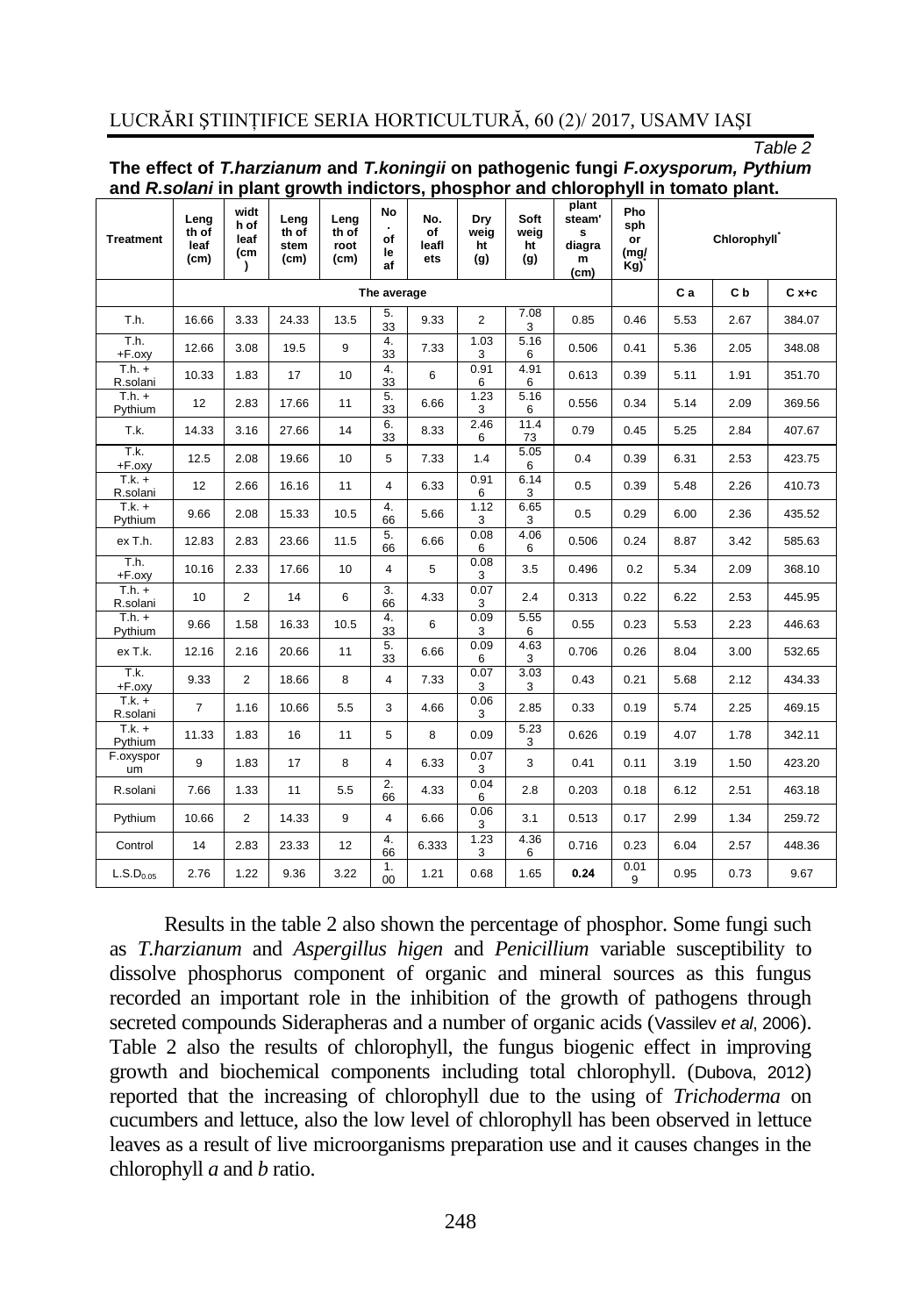## **CONCLUSIONS**

1. This study showed that bio-fungi have the ability to produce enzymes such as cellulase, amylase and chitinase, also they have the ability to dissolve phosphor.

2. The ability of *T.harzianum* and *T.koningii* to inhibit the pathogen fungi through antagonism

3. Protection and improvement of tomato plant pathogenic fungi.

#### **REFERENCES**

- **1. Agrawal Toshy, Kotasthane Anil S., 2012** *Chitinolytic assay of indigenous Trichoderma isolates collected from different geographica locations of Chhattisgarh in Central India*. Springer Plus. 1:73.
- **2. AL-Waily, D. S. A., 1988** *Studies of early blight of tomato caused by Alternaria solani.* Master thesis. Agric. College, Unvi. Of Baghdad .76 P.
- **3. Bell D. K., Wells C. D., Mirkham C. R., 1982** *In vitro antagonism of Trichoderma species against six fungal plant pathogens* . Phytopathology .72 : 379-382 .
- **4. Carsolio C., Benhamon N., Haran S., Cortes C., Gutierrez A., Chet I., Herrera Estrella A., 1999** - *Role of the Trichoderma harzianum Endochitinase gene, exh 42, in Mycoparasit*. Applied and Environmental Microbiology. 65(3): 929-935.
- **6. Cresser M.S., Parsons J.W., 1979** *Sulphuric perchloric acid digestion of plant material for the determination of Nitrogen, Phosphours, Potassium, Calcium and magnesium* Analytric chemical Acta. 109; 43-436.
- **7. Dewan M .M., 1989** *Identity and frequency of occurrence of fungi in root of wheat and ryegrass and their affection take-all and host growth*. Ph. D. Thesis. Univ. Wes. Australin. 210 pp.
- **8. DUBOVA Laila, ALSIA Ina, ŠTEINBERGA Vilhelmine, 2012 -** *Comparison of Trichoderma Sp. Use Efficiency on Cucumbers and Lettuce.* Scientific Papers, Series B, Horticulture, Vol. LVI.
- **9. Gams W., Meyer W., 1998** *What exactly is Trichoderma harzianum Rifai?* Mycologia 90: 904-915.
- **10. Hankin L., Anagnostakis S.L., 1975**  The use of solid media for detection of enzyme production by fungi.Mycologia 67:597-607.
- **11. Harman G.E., 2000** *Myths and Dogmas of Biological Changes is perceptions derived from research on Trichoderma harzianum strain T.22*. Plant Dis. Report. 84:377-393.
- **12. Howell C.R., Hanson L.E., Stipanovic R.D., Puckhaber, 2000** *Induction of Terpenoid Synthesis in cotton roots and control of Rhizoctonia solani by seed treatment with Trichoderma virens* . Phytopathology 90: 248-252.
- **13. Inbar J., Chet I., 1992**  *Biomimics of fungal cell-cell recognition by use of lectin-coated nylon fibers.* J. Bacteriol. 174: 1055-1059.
- **14. Jin X., Harman G.E., Taylor A.G., 1991** *Conidial biomass and desiccation tolerance of Trichoderma harzianum produced at different medium* Water potentials Bio. Control 1: 237-243.
- **15. Kredics L., Antal Z., Manczinger L., Szekeres A., Kevei F., Nagy E., 2003** *Influence of environmental parameter on Trichoderma strain with Biocontrol potential, food Technol*. Biotechnol. 41(1): 37 – 42.
- **16. Lorito M., Peterbauer C., Hayes C.K., Harman G.E., 1994 -** *Synergistic interaction between fungal cell wall degrading enzymes and different antifungal compounds enhances inhibition of spore germination*. Microbiology. 140: 623-629.
- **17. Malgorzatz M., Dorota F., Alekandra P., Hanna D., 1997** *Promoting effect Trichoderma sp . on cutting growth in biocontrol of Fusarium carnation*. Folia Horticulture Turae, 3- 13.